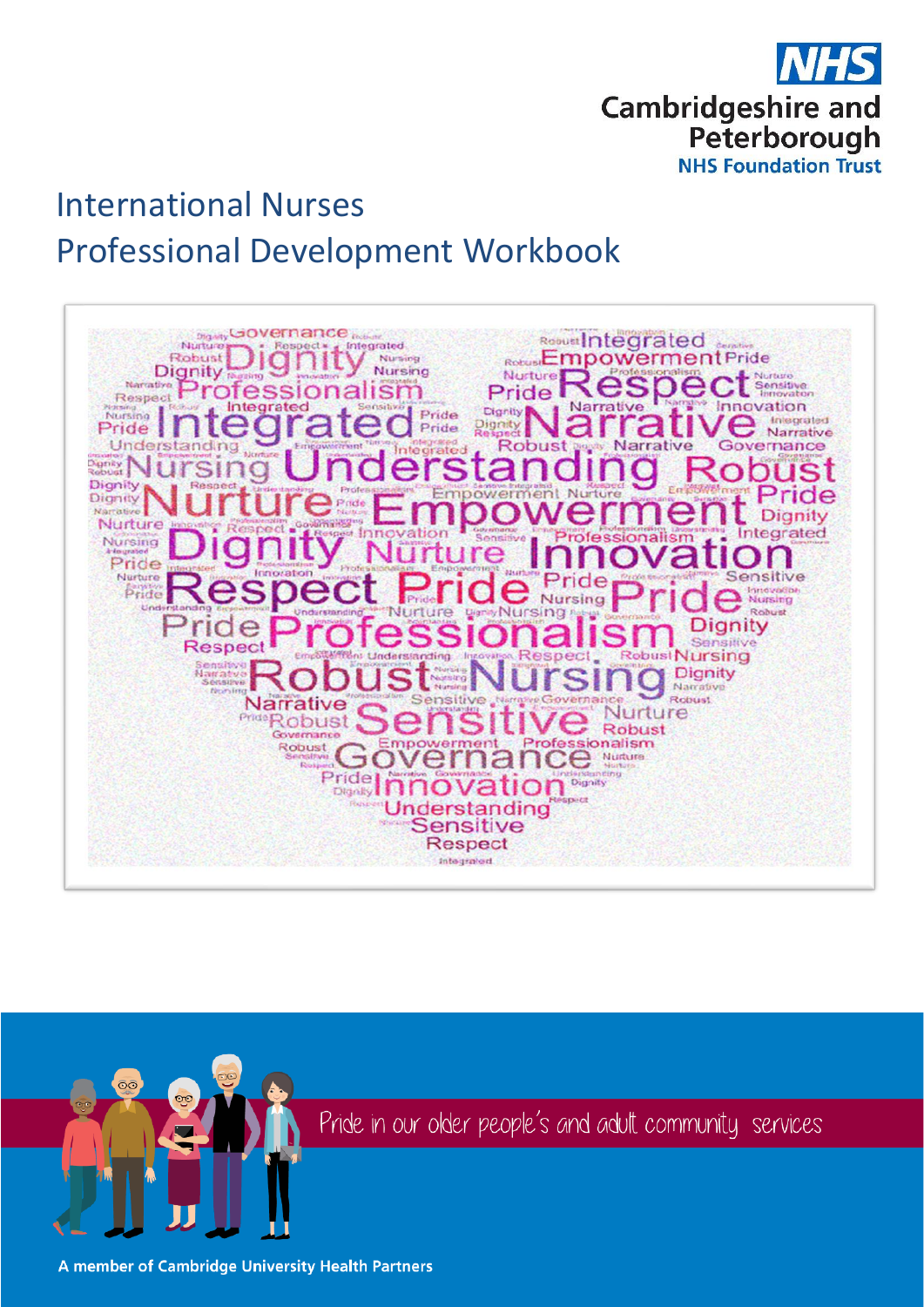Hello and a very warm welcome to Cambridgeshire and Peterborough Foundation Trust (CPFT).

Here at CPFT we take the role of supporting our new colleagues very seriously and we look forward to supporting you on your arrival and throughout your nursing career with us

We know that starting a new role can be tough, even more so when it involves moving to another country and we want to make this transition as easy and as enjoyable as possible.

You will have already received information on the pastoral support available to you on arrival into England and the current regulations that you are required to adhere to. You will also receive information on how your induction onto the Ward will proceed and will have been given a named person as a primary mentor. This Booklet is to support you in your professional development and covers:

- Training that will support your Band 5 role
- Development of a personal portfolio of learning
- Development of future professional development

Being able to be a part of your professional development is a privilege and is also a prime opportunity for us to showcase the diversity, beauty and complexity of nursing in CPFT and demonstrate that these areas of nursing are an exciting and innovative place to start and develop a nursing career.

It will not have escaped any of you that 2020/21 the Year of the Nurse and Midwife has been the toughest year any of us have ever experienced. We have all had to face our fears, adapt and learn at pace and have shown the world the value and strength of the nursing profession.

If you have any difficulties or questions please speak to your named mentor/ ward manager. If for whatever reason you are unable to speak with them please do contact me – Deputy Associate Director of Nursing and Quality (OPAC).

*"Let us never consider ourselves finished nurses…… we must be learning all our lives"*  Florence Nightingale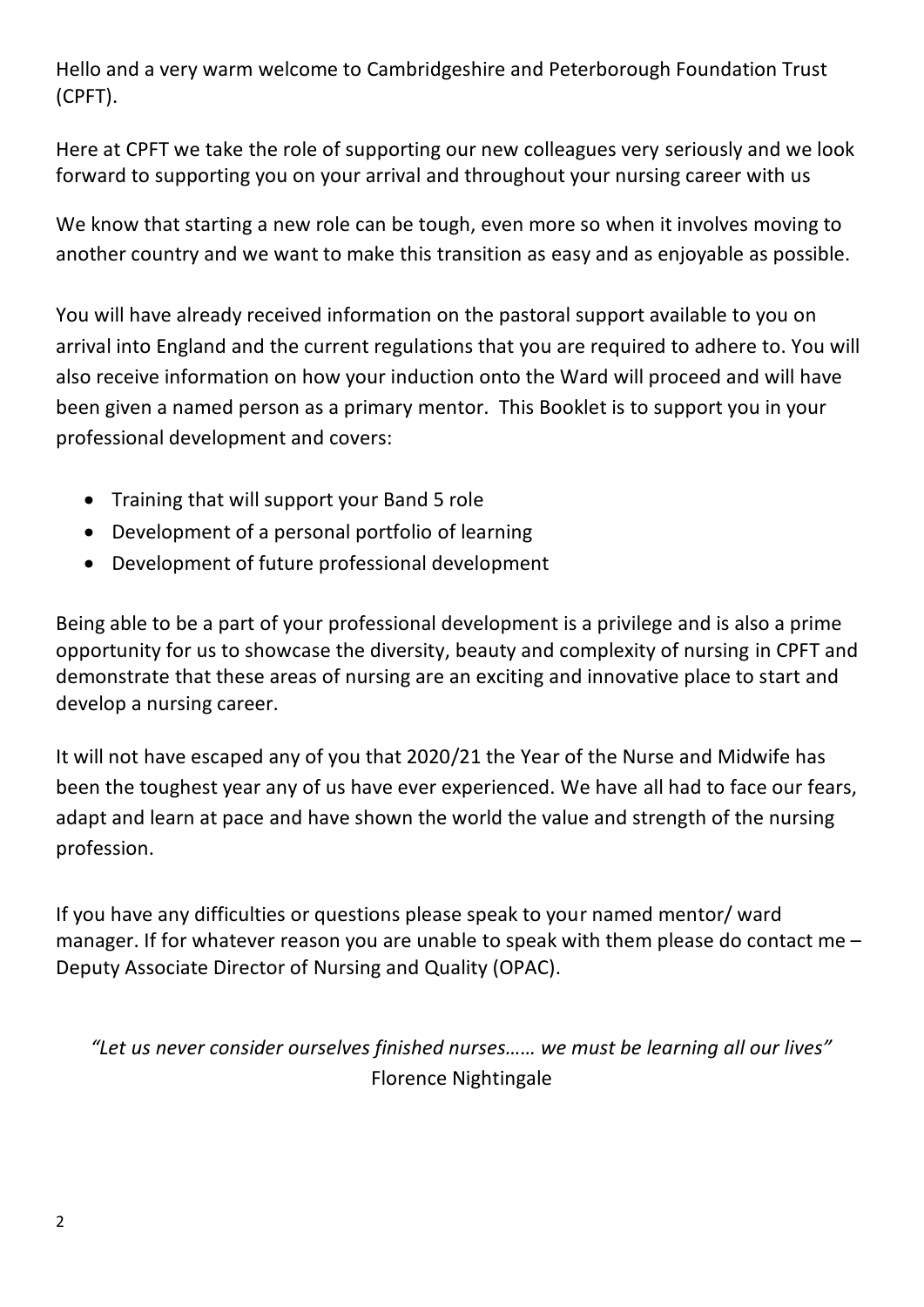To get you started here is some information about CPFT and the Older People's and Adults Community Directorate (OPAC).

# CPFT

As a Foundation Trust, CPFT has a membership made up of members of the public, service users and staff. We support a population of just under a million people and employ nearly 4,000 staff. Our biggest bases are at the Cavell Centre, Peterborough, and Fulbourn Hospital, Cambridge, but our staff are based in more than 50 locations.

We strive to improve the health and wellbeing of the people we care for, our staff and members, to support and empower them to lead a fulfilling life. Here at CPFT we are dedicated to providing high quality care with compassion. We deliver many of the NHS services that are provided outside of hospital and in the community such as physical, mental health and specialist services. We provide integrated physical and mental health services for adults and older people; specialist mental health and learning disability services; children and young people's mental health services; children's community services (Peterborough); social care; and ground-breaking research. For more information access the following link<https://www.cpft.nhs.uk/>

The CPFT family takes great pride in our services and the care we deliver and we all uphold the following values:



**Professionalism -** We will maintain the highest standards and develop ourselves and others...*by demonstrating compassion and showing care, honesty and flexibility* **Respect** - We will create positive relationships...*by being kind, open and collaborative* **Innovation -** We are forward thinking, research focused and effective...*by using evidence to shape the way we work*

**Dignity -** We will treat you as an individual... *by taking the time to hear, listen and understand*

**Empowerment -** We will support you...*by enabling you to make effective, informed decisions and to build your resilience and independence*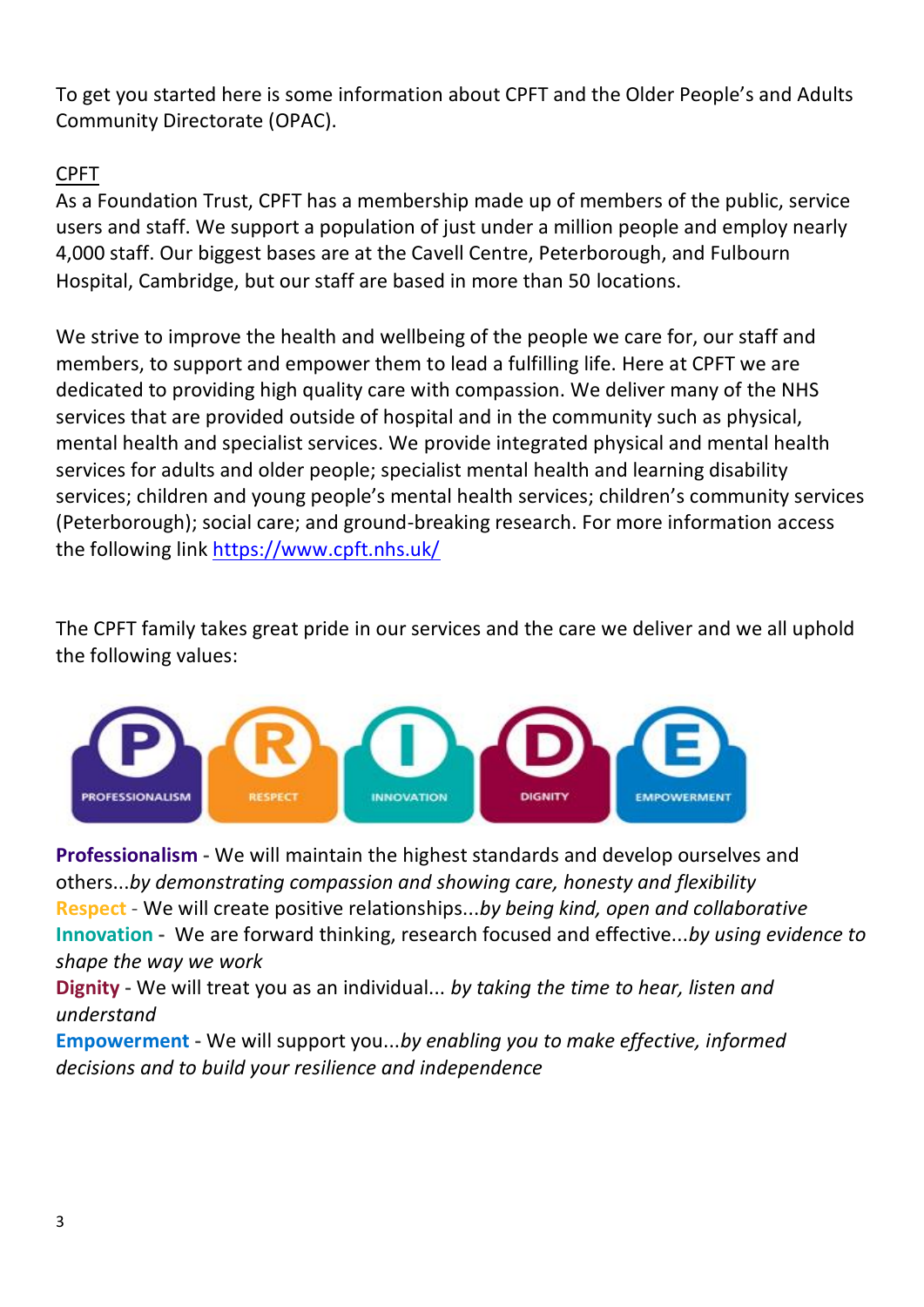# OPAC

The directorate brings together community and mental health services for older people and adults in Cambridgeshire and Peterborough:

#### Neighbourhood Teams

Neighbourhood teams are the physical and mental health care hub of the local community for over 65-year olds and adults requiring community services. Services include mental health, district nursing, physiotherapy, and occupational therapy.

#### Locality Mental Health Services

Locality mental health services provide mental health support in the community as part of the neighbourhood teams.

#### Specialist Services

Specialist community services include cardiac rehabilitation, CFS/ME, continence, diabetes, dietetics, multiple sclerosis, neurorehabilitation, Parkinson's disease, podiatry, respiratory, speech and language therapy and tissue viability services.

#### Inpatient Wards

We provide a number of mental health inpatient wards as well as physical health wards which provide rehabilitation and end of life care.

#### Urgent Care

We provide three minor injury units in Fenland and Ely and a joint emergency team provides a two to four-hour response service for people in their home when they become unwell and need urgent care.

If you would like to read more about our services, please access the link below: <https://www.cpft.nhs.uk/>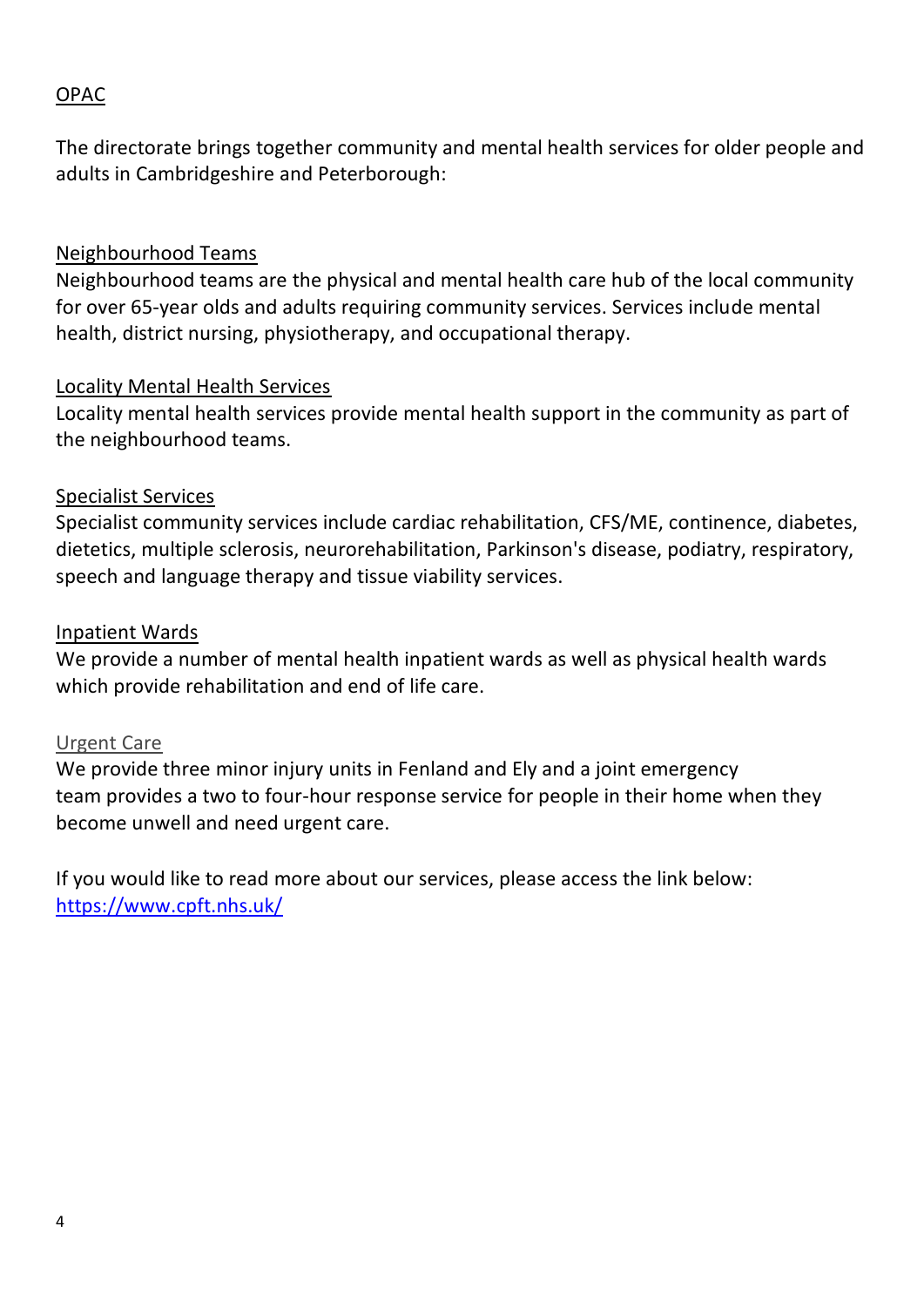## Induction

The ward you are working on will support you with:

- A local induction
- We have arranged a Meet and Greet with the Management Team and are looking forward to meeting you
- Will ensure that you are registered to complete the CPFT Corporate Induction
- Will support you to register for the Nursing Induction Programme

# Local Induction

The Ward Manager or your appointed supervisor will ensure you receive a local induction to the ward you are working on. This will include areas such as fire evacuation, local health and safety for the ward and medication management. Due to the ongoing pandemic all staff require a Risk Assessment to be completed and updated regularly. This will be completed by your Ward Manager/ Supervisor on your first day.

You will be required to undertake Lateral Flow Device Testing twice a week and report your results through the government portal. You will be given all the information and training needed to support this. The LFD tests will be given to you on your arrival.

You will be required to be COVID19 Vaccinated unless you are exempt. We will support you with access to the vaccination if this is needed.

# Meet the Management Team

Your ward manager will allocate you a study day on the 24<sup>th</sup> of August and will send you the MS Teams link for you to join the meeting: 11.30-12.00pm

# Corporate Induction

Attendance at the CPFT Corporate Induction is mandatory. You will have received invites to attend these sessions. Throughout the Corporate Induction week there will also be some Face-to-Face training sessions and you will need to complete mandatory e-learning, see table and list below.

| Monday 6 <sup>th</sup> | Tuesday 7 <sup>th</sup> | Wednesday 8 <sup>th</sup> | Thursday 9 <sup>th</sup> | Friday 10 <sup>th</sup> |
|------------------------|-------------------------|---------------------------|--------------------------|-------------------------|
| Corporate Induction    | Study Day for e-        | <b>MERC</b>               | Wound Care               | Moving and              |
| - Virtual              | learning                | Cambridge Resus           | To be booked via         | Handling Session in     |
| 09.00-11.30            |                         | Suite                     | Academy                  | both Cambridge          |
| Academy e-learning     |                         | <b>Time TBC</b>           |                          | and Peterborough        |
| (see list below)       |                         |                           |                          | 10-2.30                 |
| 13.00-1600             |                         |                           |                          |                         |
|                        |                         |                           |                          |                         |

# **Corporate Induction week, September 2021**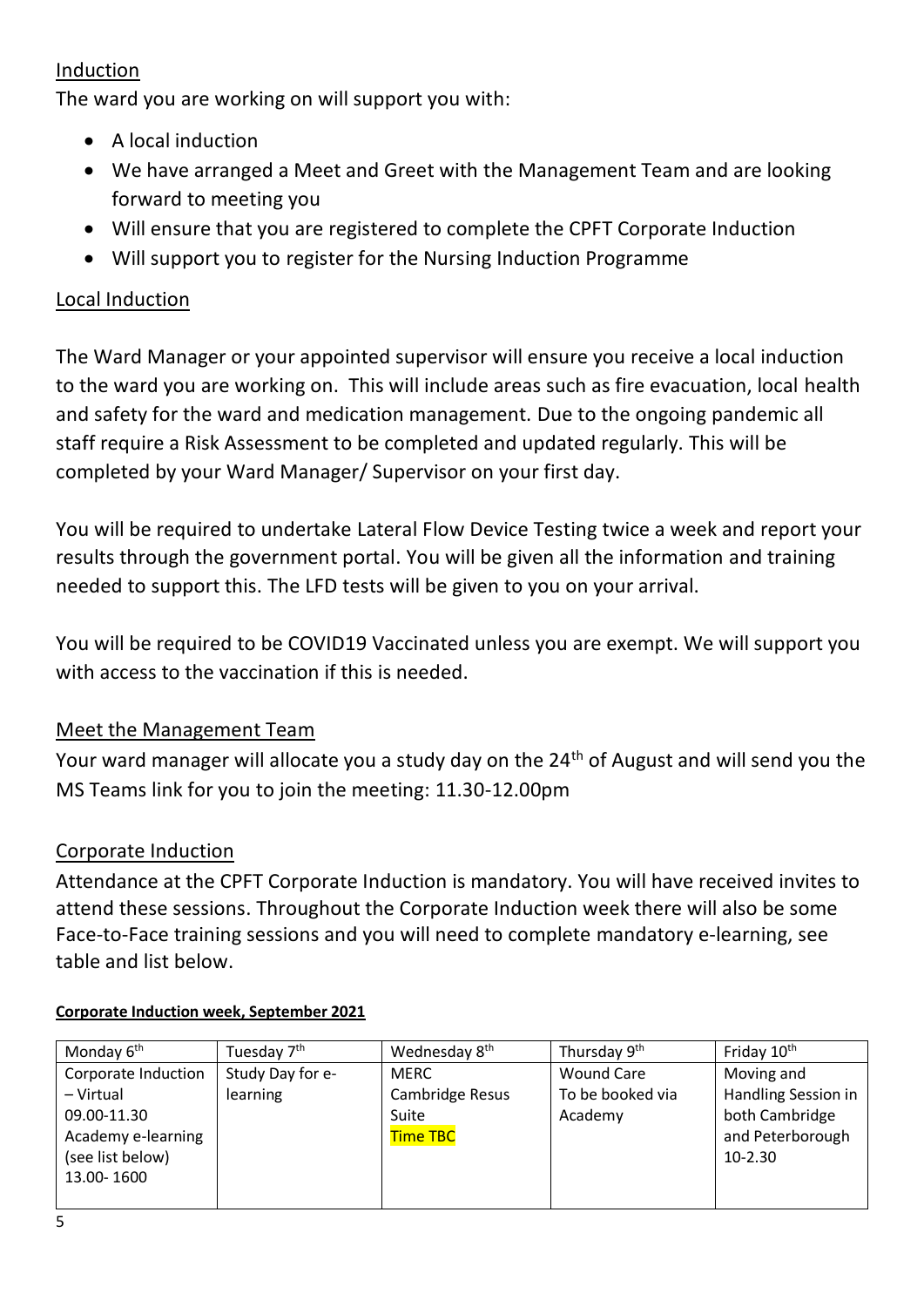## **Core training – e-learning**

[Conflict Resolution](https://learning.cpft.nhs.uk/mod/url/view.php?id=15834) [Fire Safety](https://learning.cpft.nhs.uk/mod/url/view.php?id=15835) [Good Governance](https://learning.cpft.nhs.uk/mod/url/view.php?id=15836) [Infection Control Level 2](https://learning.cpft.nhs.uk/course/index.php?categoryid=52) [Moving and Handling Level 2](https://learning.cpft.nhs.uk/course/index.php?categoryid=25) (Part 1 theory prior to part 2 practical session) [PREVENT Level 1](https://learning.cpft.nhs.uk/mod/url/view.php?id=15841) [Safeguarding Adults Level 2](https://learning.cpft.nhs.uk/course/index.php?categoryid=53) [Safeguarding Children Level 2](https://learning.cpft.nhs.uk/mod/url/view.php?id=15847) [Treating People with Respect](https://learning.cpft.nhs.uk/mod/url/view.php?id=15844) [Working Safely](https://learning.cpft.nhs.uk/mod/url/view.php?id=15845)

# **Training mandatory for role** – e-learning

[Carer Awareness](https://learning.cpft.nhs.uk/mod/url/view.php?id=15787) [Dementia](https://learning.cpft.nhs.uk/mod/url/view.php?id=15793) [Deprivation of Liberty Safeguards \(DOLS\)](https://learning.cpft.nhs.uk/mod/url/view.php?id=15794) [Mental Capacity Act Level 2-](https://learning.cpft.nhs.uk/mod/url/view.php?id=15796) complete MCA level 1 and download presentation for level 2 prior to virtual training session. Please book onto MCA Level 2 via Academy [Smoking Cessation](https://learning.cpft.nhs.uk/mod/url/view.php?id=15828)

# **Required for role- e-learning**

Falls management In-patient Frailty Malnutrition Universal Screening Tool (MUST) NRS/ICES ReSPECT Suicide Awareness – ZSA Medicines Management for Inpatient settings Safe use of Insulin – (ELfH)

# Nursing Induction Programme (September 2021)

| Monday 13th         | Tuesday 14th      | Wednesday 15 <sup>th</sup> | Thursday 16 <sup>th</sup> | Friday 17 <sup>th</sup>      |
|---------------------|-------------------|----------------------------|---------------------------|------------------------------|
| Introduction to     | Ligature training | Venepuncture               | <b>Ligature Training</b>  | Library - online booking via |
| Palliative Care and | 3-4 pm CRU        | and $S/C + I/M$            | $3-4pm$                   | academy 2-3pm                |
| EOL                 |                   | injections                 | ICU                       |                              |
|                     |                   |                            |                           | Home first, Act now          |
|                     |                   | Physical                   |                           | https://www.e-               |
|                     |                   | Observations to            |                           | Ifh.org.uk/programmes/home-  |
|                     |                   | be assessed with           |                           | first-act-now/               |
|                     |                   | NEWS2                      |                           |                              |
|                     |                   | Cambridge CRU              |                           |                              |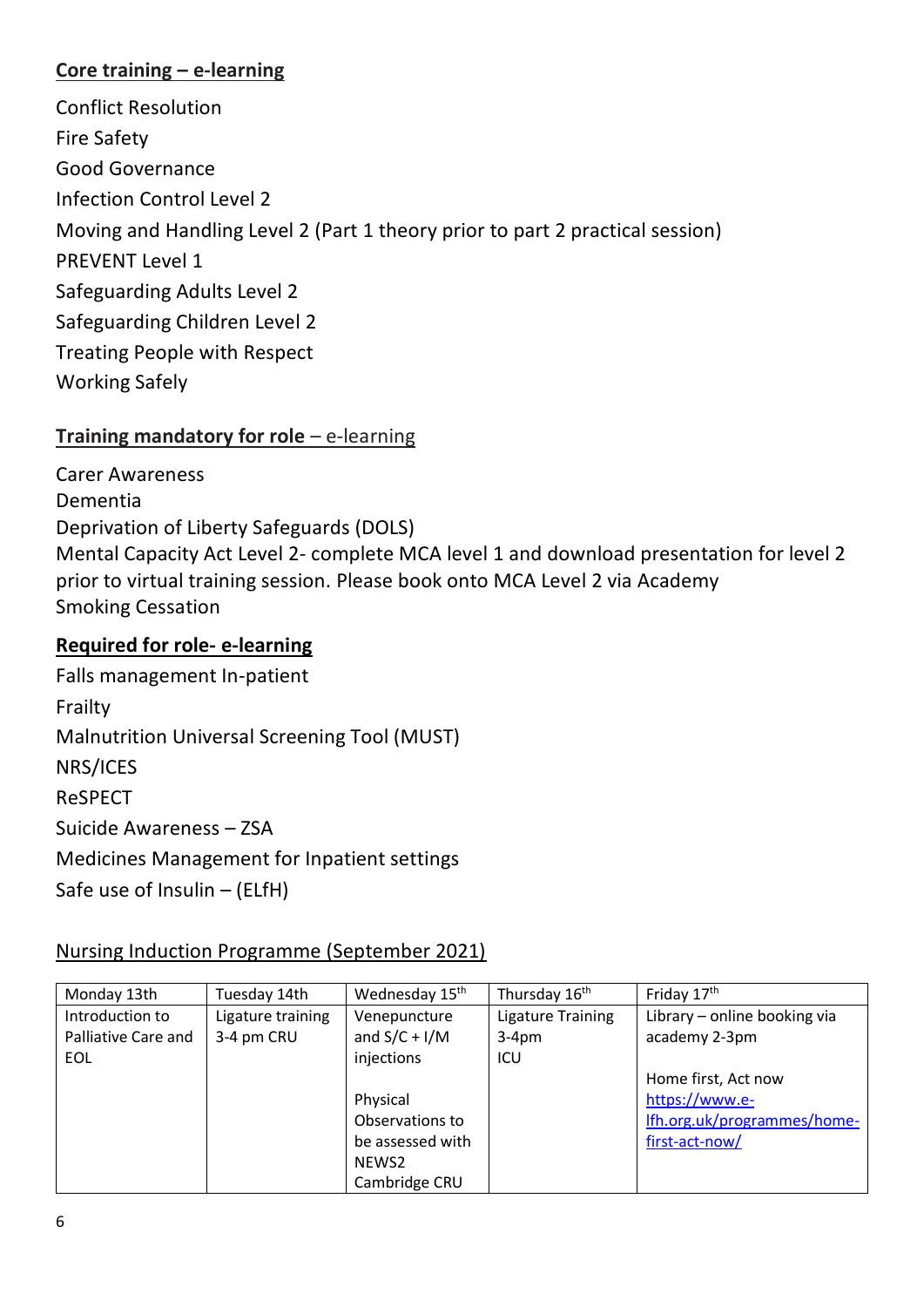| Monday 20th              | Tuesday 21st           | Wednesday 22nd   | Thursday 23rd    | Friday 24th              |
|--------------------------|------------------------|------------------|------------------|--------------------------|
| <b>Continence 09:00-</b> |                        | Venepuncture     | Diabetes and     | ICU - 10-11.30 Practical |
| 11:00                    | Prevention and         | and $S/C + I/M$  | insulin          | Bladder and bowel        |
| Male & SP                | Management of          | injections       | administration.  |                          |
| Catheterisation          | <b>Pressure Ulcers</b> |                  | 9.30-11.30       | CRU-2-3.30 Bladder and   |
| 11:30-13:30              | 09.00-16.00            | Physiological    | (Via MS Teams    | Bowel                    |
| <b>Bowels 14:00-</b>     |                        | Observations to  | booking with     |                          |
| 16:00                    |                        | be assessed with | academy)         |                          |
| <b>Teams: (booking</b>   |                        | NEWS2            | Plus BG video to |                          |
| via academy)             |                        |                  | watch            |                          |
|                          |                        | Peterborough ICU |                  |                          |
|                          |                        |                  |                  |                          |
|                          |                        |                  |                  |                          |
|                          |                        |                  |                  |                          |

There may be other training that you identify you feel you need, that is on your Academy list that requires booking onto for a Face to Face/ Virtual session and/ or that will need to be completed within the coming months, e.g. Verification of Expected Death, Syringe Driver, Immunisations and Vaccinations, all these can be discussed with your mentor and become part of your Personal Development Plan. All of the clinical skills that you undertake will have a proficiency assessment that will need to be completed.

# Preceptorship

As you will be newly registered with the NMC, you are required to undertake a preceptorship programme. The DOH defines preceptorship as: 'A period of structured transition for the newly registered practitioner during which he or she will be supported by a preceptor, to develop their confidence as an autonomous professional, refine skills, values and behaviours and continue on their journey of lifelong learning'.

It is envisaged that the 12-month programme will facilitate your individual learning and further develop your professional and reflective skills. You will be contacted by the Preceptorship Team regarding this once you have started.

# Reflection

It is never too early to start thinking about Revalidation. Revalidation is part of your NMC requirements and every 3 years you will need to submit your evidence <http://revalidation.nmc.org.uk/>

Revalidation is the process that all nurses and midwives in the UK and nursing associates in England will need to follow to maintain their registration with the NMC.

Taking effect from April 2016, revalidation is straightforward and will help you as a nurse, midwife or nursing associate demonstrate that you practise safely and effectively. It will encourage you to reflect on the role of [the Code](http://www.nmc.org.uk/globalassets/sitedocuments/nmc-publications/nmc-code.pdf) in your practice and demonstrate that you are 'living' the standards set out within it.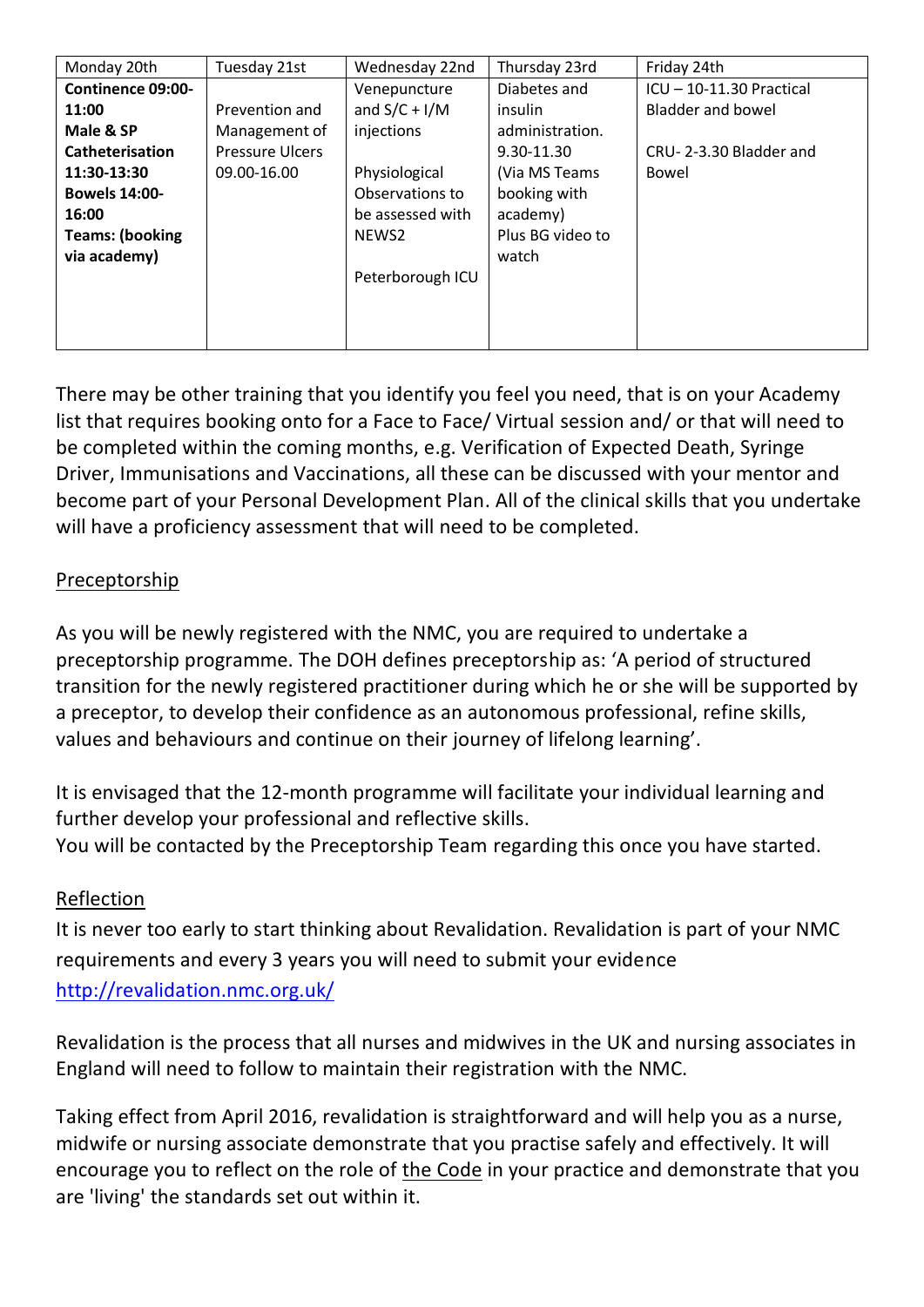You will have to revalidate every three years to renew your registration.

You will need to submit your application for revalidation online, so it's very important that you have an NMC Online account. If you haven't already, you can set up your [NMC Online](http://www.nmc.org.uk/registration/nmc-online/)  [account here.](http://www.nmc.org.uk/registration/nmc-online/)

As you go through your training and experience practice start to think about completing Reflective documents

## **Resources**

Please see below resources which you may find helpful:

# **Support for international nurses during the pandemic**

A [new resource](https://cnobulletin.cmail20.com/t/d-l-qldirdk-ttdluylldd-u/) is available, designed to signpost to key information for international nurses during the COVID-19 pandemic, particularly those who are new to the UK and the NHS. It includes guidance on topics like COVID-19 vaccinations, risk assessments, personal protective equipment (PPE), health and wellbeing, joining the Nursing and Midwifery Council (NMC) temporary register, staff support networks and more.

Coming into a new country is daunting and it can be difficult at times to know where to go for information. Please [share this NHSEI / NHS Employers guide with your networks](https://cnobulletin.cmail20.com/t/d-l-qldirdk-ttdluylldd-o/) to help our new international nurses as they settle into our organisations.

• Just Culture and Caring Cultures

[https://www.youtube.com/watch?v=cZyN\\_UZvYnQ&feature=youtu.be](https://www.youtube.com/watch?v=cZyN_UZvYnQ&feature=youtu.be)

<https://improvement.nhs.uk/resources/just-culture-guide/>

• Schwartz Rounds

See email below to receive an invite for the next Schwartz Round [cpftschwartzround@cpft.nhs.uk](mailto:cpftschwartzround@cpft.nhs.uk)

Please access the link below for more information on Scwartz Rounds prior to attending <https://www.pointofcarefoundation.org.uk/our-work/schwartz-rounds/>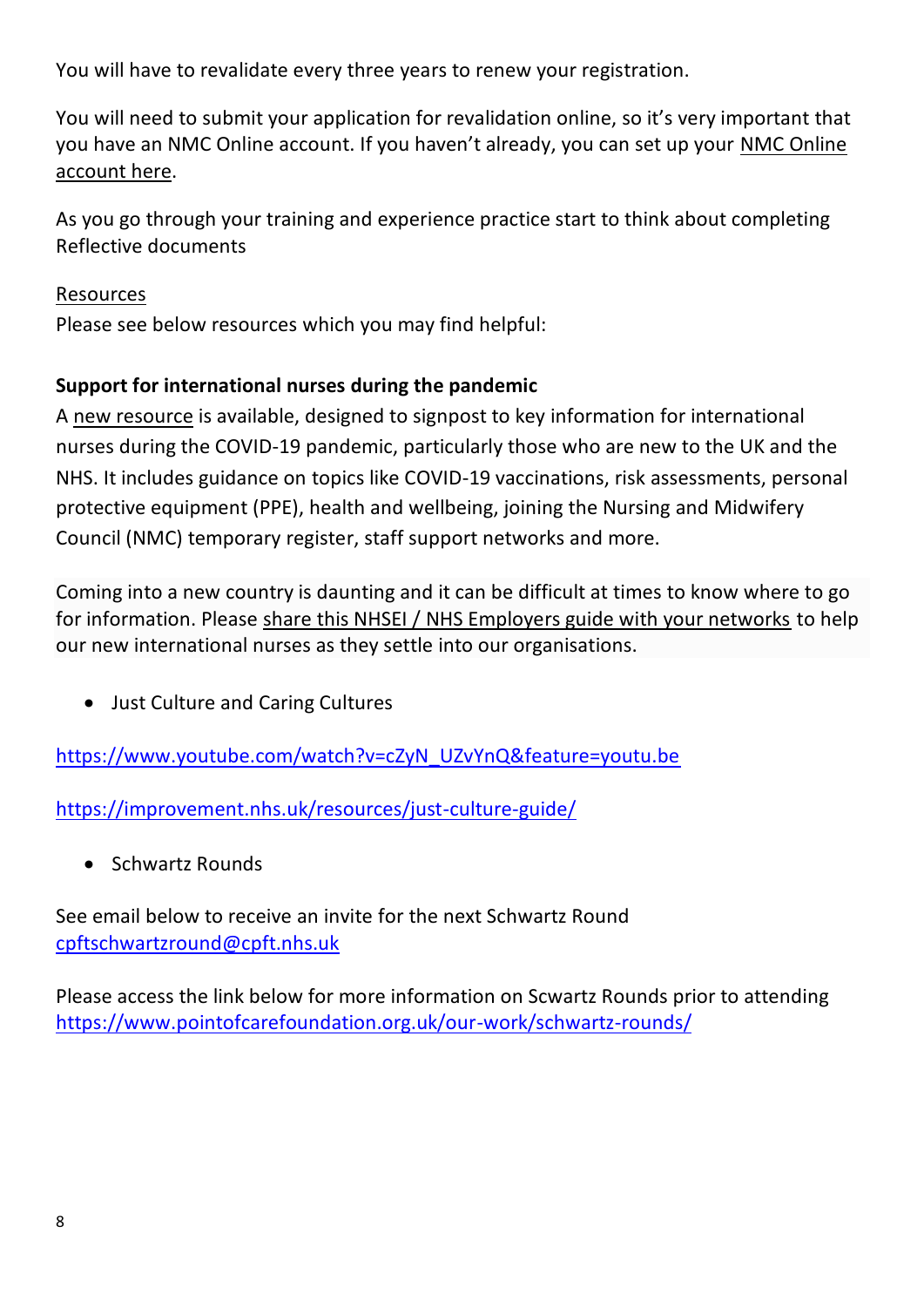# NMC

#### Caring with Confidence: The Code in Action:

- You may have seen our series of weekly animations that have been launched with the aim of bringing the Code to life and supporting people in key areas of decision making and practice.
- To date, we've published animations on the following topics; Accountability, Professional Judgement, Delegation, Speaking up, Being inclusive and challenging discrimination. You can view the animations [here.](https://www.nmc.org.uk/standards/code/code-in-action/)

[https://www.nmc.org.uk/globalassets/sitedocuments/standards-of](https://www.nmc.org.uk/globalassets/sitedocuments/standards-of-proficiency/nurses/future-nurse-proficiencies.pdf)[proficiency/nurses/future-nurse-proficiencies.pdf](https://www.nmc.org.uk/globalassets/sitedocuments/standards-of-proficiency/nurses/future-nurse-proficiencies.pdf)

<https://www.nmc.org.uk/globalassets/sitedocuments/nmc-publications/nmc-code.pdf>

<https://www.nmc.org.uk/standards/code/code-in-action/>

Personalised Care

<https://www.england.nhs.uk/personalisedcare/>

<https://www.e-lfh.org.uk/programmes/personalised-care-planning/>

Continence Formulary

[https://www.cambridgeshireandpeterboroughccg.nhs.uk/easysiteweb/getresource.axd?ass](https://www.cambridgeshireandpeterboroughccg.nhs.uk/easysiteweb/getresource.axd?assetid=12352&type=0&servicetype=1) [etid=12352&type=0&servicetype=1](https://www.cambridgeshireandpeterboroughccg.nhs.uk/easysiteweb/getresource.axd?assetid=12352&type=0&servicetype=1)

Wound care Guidance

[https://www.cambridgeshireandpeterboroughccg.nhs.uk/easysiteweb/getresource.axd?ass](https://www.cambridgeshireandpeterboroughccg.nhs.uk/easysiteweb/getresource.axd?assetid=17604&type=0&servicetype=1) [etid=17604&type=0&servicetype=1](https://www.cambridgeshireandpeterboroughccg.nhs.uk/easysiteweb/getresource.axd?assetid=17604&type=0&servicetype=1)

Wound Care Formulary

[https://www.cambridgeshireandpeterboroughccg.nhs.uk/easysiteweb/getresource.axd?ass](https://www.cambridgeshireandpeterboroughccg.nhs.uk/easysiteweb/getresource.axd?assetid=17603&type=0&servicetype=1) [etid=17603&type=0&servicetype=1](https://www.cambridgeshireandpeterboroughccg.nhs.uk/easysiteweb/getresource.axd?assetid=17603&type=0&servicetype=1)

Simple NHS guides on conditions- <https://www.nhs.uk/conditions/>

NICE guidelines – <https://www.nice.org.uk/guidance>

MIND- <https://www.mind.org.uk/>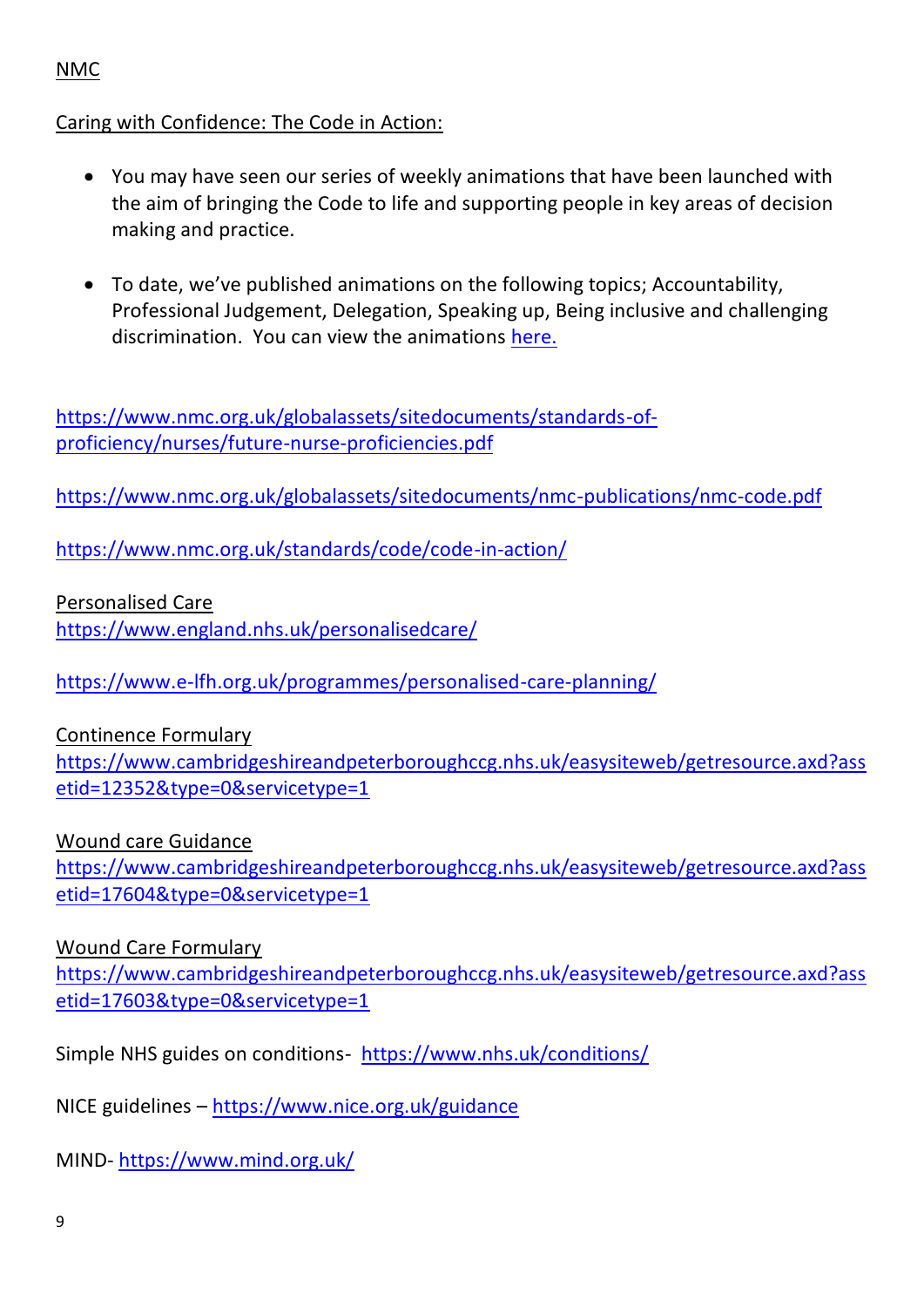Royal Collage of Psychiatrists - <https://www.rcpsych.ac.uk/>

# Videos

## **Assessment**

<https://www.youtube.com/watch?v=niq4R0uqYmw>

## **Planning**

<https://www.youtube.com/watch?v=H55G8DZBc0I>

## **Implementation**

[https://www.youtube.com/watch?v=EAfVvfX72\\_k](https://www.youtube.com/watch?v=EAfVvfX72_k)

## **Evaluation**

<https://www.youtube.com/watch?v=YgR92JqXvoA>

## **Communication**

<https://www.youtube.com/watch?v=dFnJ9RyY8q0>

## **Injections**

<https://www.youtube.com/watch?v=KKHqOXDgX5c>

## **ANTT**

<https://www.youtube.com/watch?v=UxfRf4isj4A>

## **6 C's**

[https://www.healthcareers.nhs.uk/news/health-education-englands-cradle-grave-video-re](https://www.healthcareers.nhs.uk/news/health-education-englands-cradle-grave-video-re-launched)[launched](https://www.healthcareers.nhs.uk/news/health-education-englands-cradle-grave-video-re-launched)

## **O2 sats**

[https://www.youtube.com/watch?v=Pyjbd\\_-kayA](https://www.youtube.com/watch?v=Pyjbd_-kayA) <https://www.youtube.com/watch?v=QabKghrtXps>

# **NEWS2**

<https://www.youtube.com/watch?v=eIlPesGSMmA> <https://www.youtube.com/watch?v=S-KWnrsOw8M>

## **Soft concerns**

<https://www.youtube.com/watch?v=JYafrPgAUL4> <https://www.youtube.com/watch?v=7gMo13z3BYI>

## **Breathing**

<https://www.youtube.com/watch?v=zoO-SJEOc14> <https://www.youtube.com/watch?v=ccKGzZXNKYs>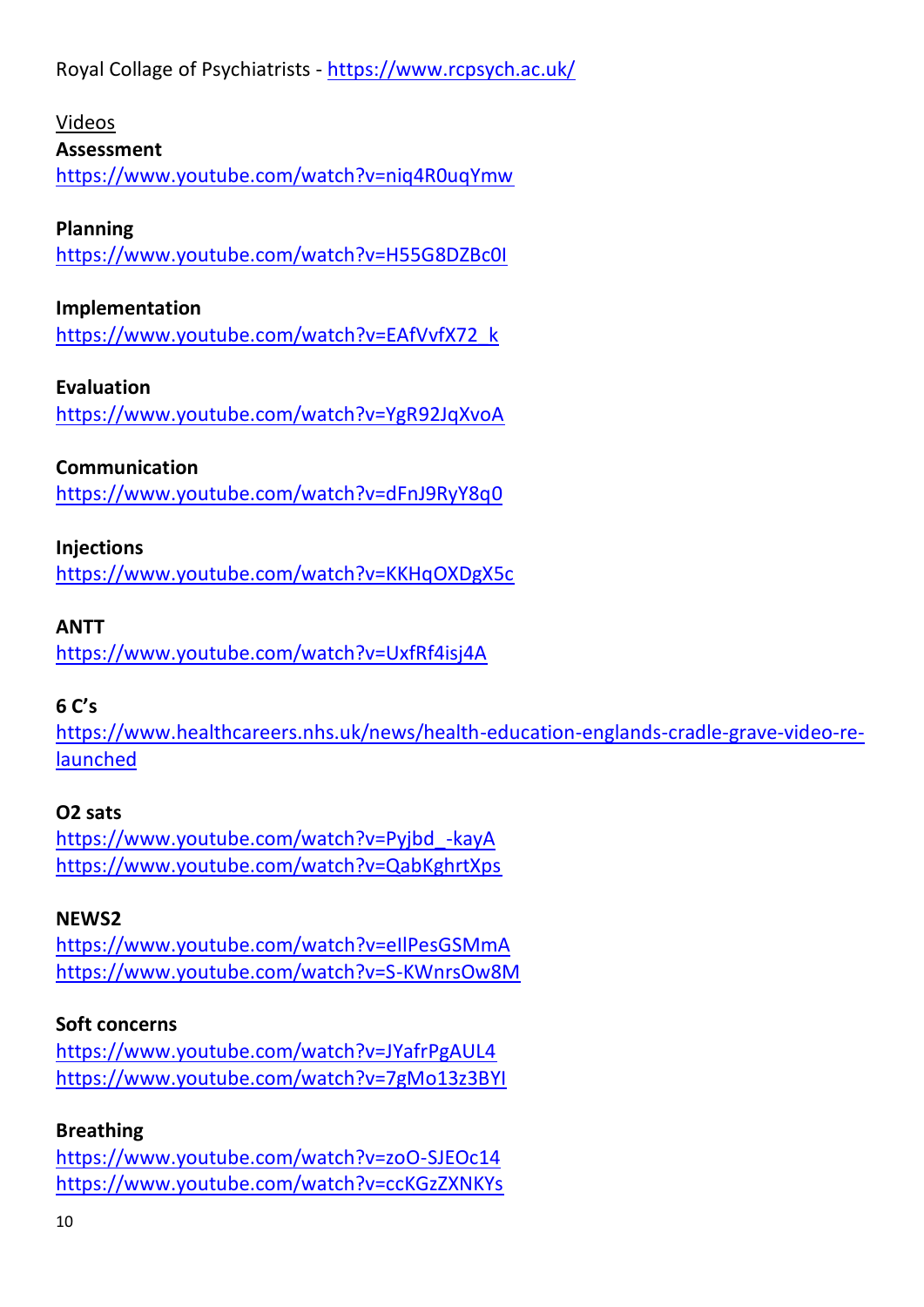#### **Heart Rate**

<https://www.youtube.com/watch?v=em9poqLcJRw> [https://www.youtube.com/watch?v=gfR4N\\_s-8-0](https://www.youtube.com/watch?v=gfR4N_s-8-0)

#### **Temperature**

<https://www.youtube.com/watch?v=NPxmGTQhP80> <https://www.youtube.com/watch?v=UxE6J9YBxqs>

## **Level of alertness**

<https://www.youtube.com/watch?v=mo1DCAJddkQ>

#### **Worried/SBARD**

<https://www.youtube.com/watch?v=tkVJw8QZ7EE> <https://www.youtube.com/watch?v=Ki0BX61xhdw>

#### **Prevention of infection**

<https://www.youtube.com/watch?v=ZSV8eW5FwF8>

#### **Clean Dentures**

<https://www.youtube.com/watch?v=aJvsFUtRL9k>

#### **Blood Pressure**

<https://www.youtube.com/watch?v=ZzRW70uc-EU> <https://www.youtube.com/watch?v=G8QkaAyqatE>

#### **Practice Assessors**

<https://www.youtube.com/watch?v=AFeV4lzEf68>

#### **FTSU**

[https://www.youtube.com/watch?v=\\_XicgZel7\\_c](https://www.youtube.com/watch?v=_XicgZel7_c)

#### **Moral Injury**

<https://www.youtube.com/watch?v=AybMPLVbtvg>

#### **Sepsis LD**

<https://www.youtube.com/watch?v=vSWCPza8dCU>

#### **Sepsis**

<https://www.youtube.com/watch?v=A6sg0mkcJIY>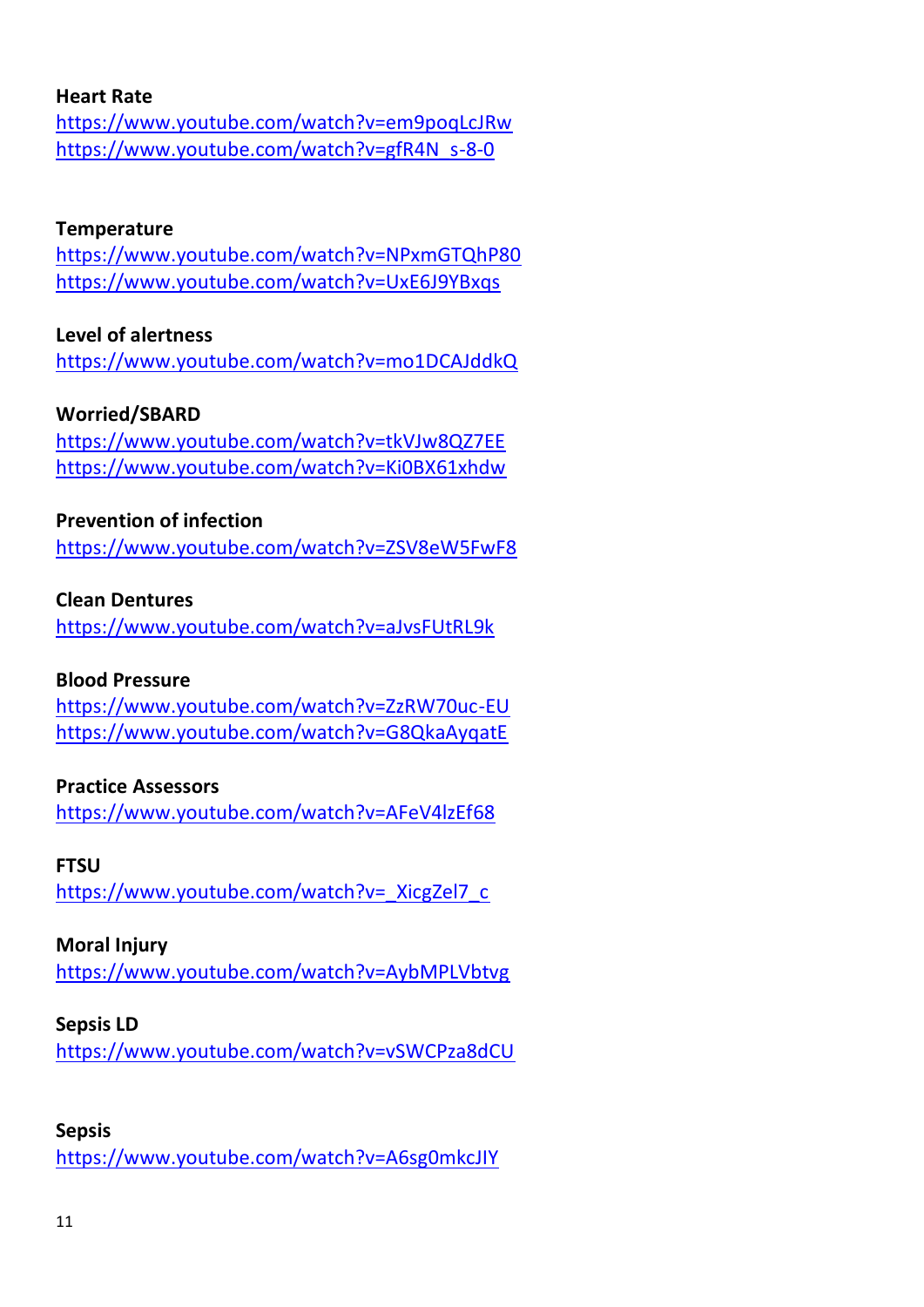# **Nursing in Community**

<https://www.youtube.com/watch?v=dlvi6M9Xjek> <https://www.youtube.com/watch?v=YcGKJSFWPHs>

## **Treatment and Escalation plans**

<https://www.youtube.com/watch?v=vXrRp7AW5E4>

#### **Medicines**

[https://www.nursingtimes.net/clinical-archive/medicine-management/how-to-calculate](https://www.nursingtimes.net/clinical-archive/medicine-management/how-to-calculate-drug-doses-and-infusion-rates-accurately-16-10-2017/)[drug-doses-and-infusion-rates-accurately-16-10-2017/](https://www.nursingtimes.net/clinical-archive/medicine-management/how-to-calculate-drug-doses-and-infusion-rates-accurately-16-10-2017/) <https://www.rcn.org.uk/clinical-topics/safety-in-numbers/dosage-for-solid-medicines>